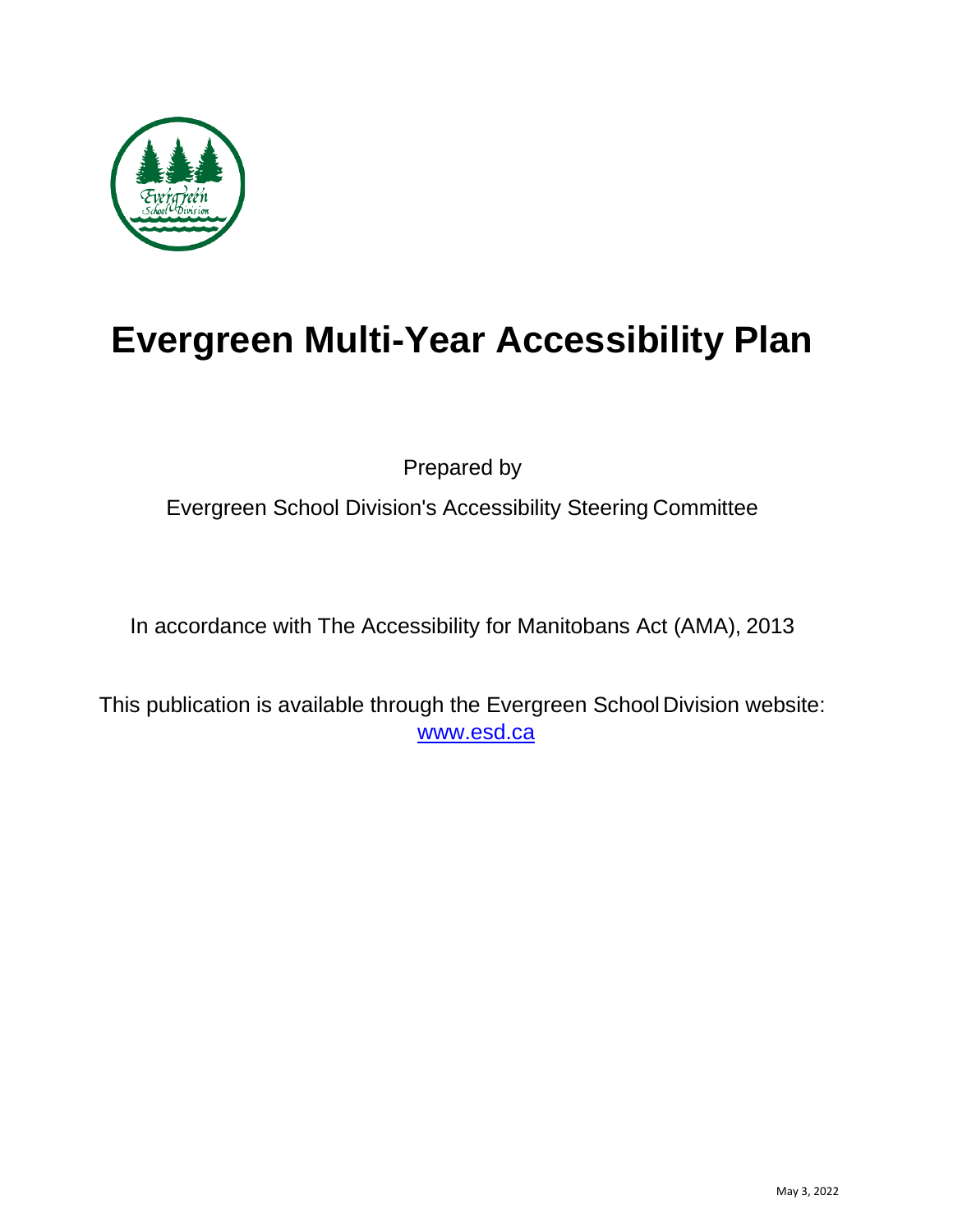# **Introduction**

The Evergreen School Division is committed to providing services to our students, parents/guardians, staff, and community at large that are free of barriers and biases. This Accessibility Plan is developed in accordance with the Accessibility for Manitobans Act (AMA, 2013). The legislation requires accessibility standards to be developed over the next several years. The standards will address barriers and set out requirements in five key areas of daily living.

- 1. Customer service standard
- 2. Information and communication
- 3. Transportation
- 4. Employment
- 5. Built environment
- **a. Objectives:** This plan
	- Will be established, reviewed and updated in consultation with the Accessibility Planning Committee and consult with persons with disabilities.
	- Describes the processes by which Evergreen School Division will identify barriers to Accessibility.
	- Describes the measures Evergreen School Division will take to remove barriers to Accessibility. Makes a commitment to prevent barriers to accessibility.
	- Makes a commitment to periodically report on, review and update this multi-year plan.
- **b. About us:** Evergreen School Division
	- Evergreen School Division (approximately one hour north of Winnipeg) serves approximately 1400 students in 8 schools in the communities of Arborg, Riverton, Gimli and Winnipeg Beach.
	- The Division employs over 300 permanent and casual staff and has a budget of approximately \$21 million.
	- Our educational values and beliefs:
		- o *Vision: Learning Today to Improve Tomorrow*
		- o *Mission***:** *Evergreen School Division will engage students in learning to become contributing citizens of a democratic society*
		- o *Values:* 
			- *Students come first*
			- *Learning is our core purpose*
			- *Public education serves the common good*

# **c. Commitment Statement**

The Evergreen School Division School Board is committed to providing services to our students, parents/guardians, the public and our staff that are free of barriers and biases. Evergreen School Division strives to ensure that key principles of independence, dignity, integration and quality of opportunity are reflected and valued in our learning and working environments. The commitment is to:

• Maintain an *Accessibility Planning Committee*. The persons responsible for accessibility planning include the Division Leadership Team (principals, managers and senior administration).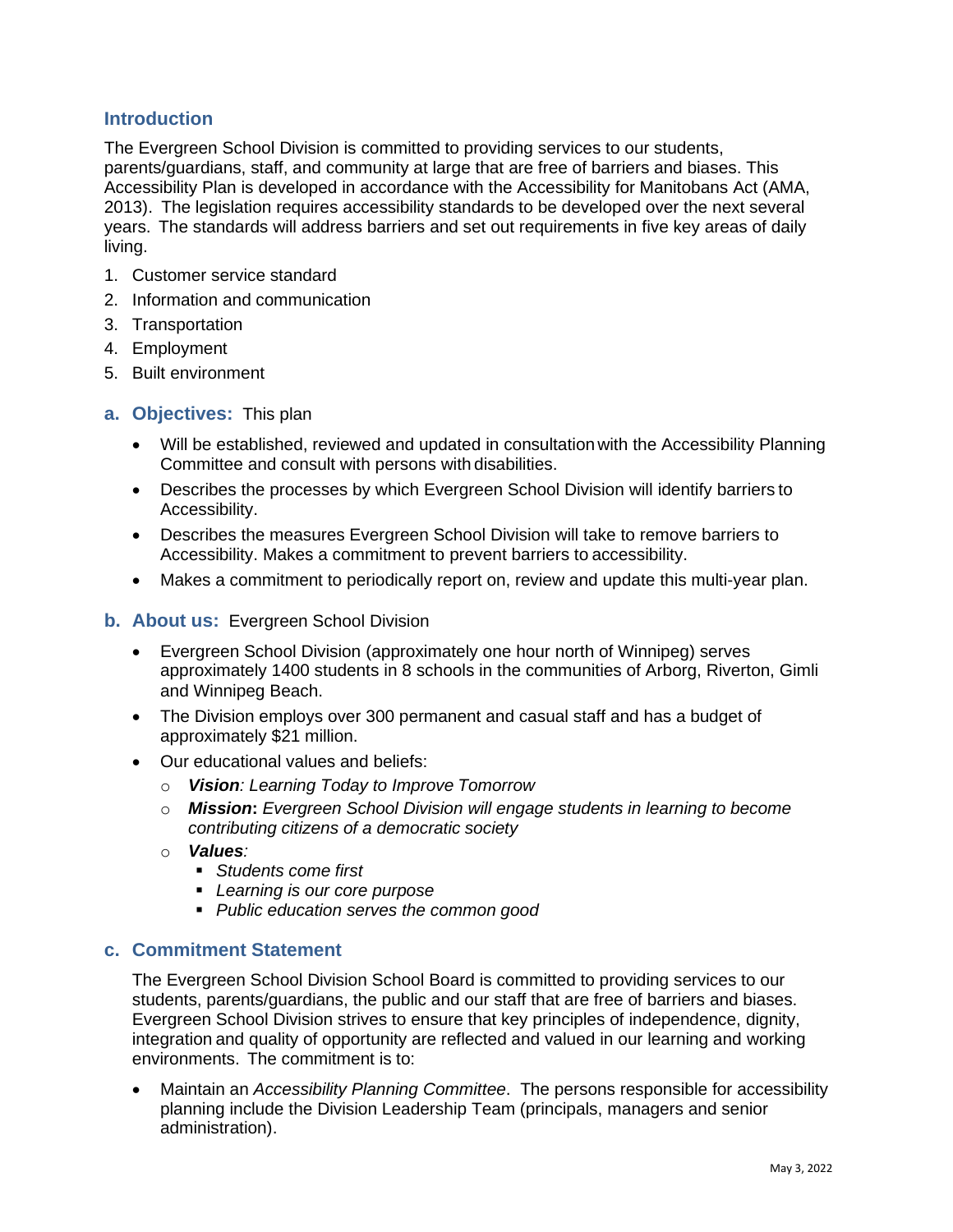- Ensure, wherever practicable, that Board policies, regulations and procedures are consistent with the principles of accessibility. The Accessibility Planning Committee will provide input re: accessibility issues, where appropriate, with regard to new policies, regulations and procedures and to those under review.
- Improve practices and services for students, staff, parents/guardians, volunteers, and members of the community. Consideration of barriers to accessibility and how to provide services by removing barriers that may exist. Barriers may include attitudinal barriers, informational and communication barriers, technological barriers, systemic barriers and physical and architectural barriers.

# **d. Achievements**

- Evergreen School Division is committed to inclusion and has developed practices and procedures to ensure equal access to students who have accessibility challenges.
- Evergreen will further develop practices that will help ensure barrier-free accessibility for people with disabilities, seniors, and others with challenges to mobility, communication, understanding or health concerns.
- School and Division leaders in Evergreen are guided by the Division's mission, vision and values the principles of accessibility in the development of Education and Operational plans at the school and Division level.
- Evergreen School Division has in place hiring policies and practices to ensure potential employees have access to employment opportunities and are representative of a diverse population.
- The Transportation and Maintenance Departments are diligent in addressing accessibility in buildings and facilities. Maintenance and custodial staff respond promptly to reports of faulty equipment or barriers to access our facilities. Specially equipped buses provide transportation to students who require mobility assistance.
- The Information Technologies Department manages divisional and school websites, communication software and student and employee access to our technological infrastructure. Staff are attentive to new technologies that impact student learning and the professional development/training needs of employees: optimizing digital technologies to improve accessibility and independence, procedures in place for requesting technology improvements and reporting services disruptions.
- The Student Services Department ensures that appropriate education programming regulations are strictly adhered to and promotes a philosophy of inclusion, advocates and seek to ensure implementation of assistive technologies and accessibility for students, staff and community wherever needed.
- As a public sector organization, Evergreen currently adheres to the Education Administration Act (EAA), Public School Act (PSA), Appropriate Educational Programming Regulations (AEP regs.); and related amendments to legislation. Educational staff strive to promote inclusive school communities by differentiating instruction, adapting teaching methodology and curricula and accommodating the needs of persons with disabilities in the classroom and larger school community.

# **e. Barrier Identification, Removal and Prevention:**

- Ongoing reference to the Accessibility for Manitoban's Act, 2013.
- Brainstorm with the Planning Committee a list of known and suspected barriers to determine the extent of known and suspected barriers within the Division.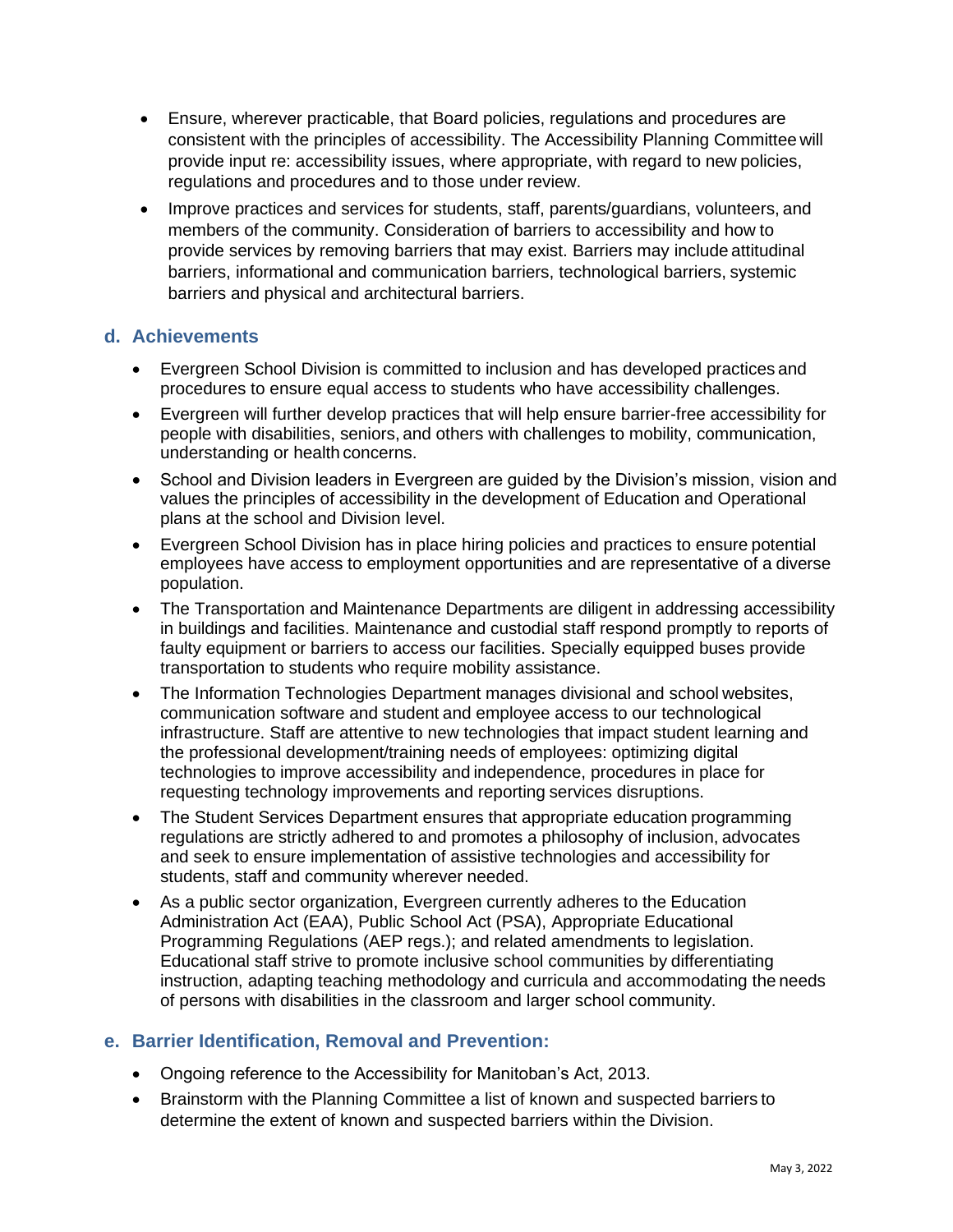- Discussions with staff for information sharing and feedback around known and suspected barriers within the Division.
- Solicit suggestions from employees, volunteers, students and others outside the organization to improve accessibility. This will be done through the Division website, Twitter, Facebook and consultations.
- Provide an opportunity, through a survey, focus groups, phone calls and interviews, for employees, volunteers, students and others outside the organization to provide input on the accessibility of the organization.
- Communication to stakeholders through newsletters, the Division website, Twitter and Facebook.
- Provide a copy of the Accessibility plan that is developed with questions to invite feedback and a response mechanism

#### **f. Progress update under this Multi-Year Accessibility Plan**

#### *Customer Service Standard***:**

The customer service standard under the Accessibility for Manitobans Act, 2013, identified specific requirements to achieve accessibility in the area of customer service. We began by identifying and addressing barriers in each of the following areas and report the following progress:

- i Meet the communication needs of clients: The Division uses a variety of means to communicate with the public. Our website is compatible with screen reader technologies and our messages to families occur via text, call, email and are posted to the website and social media aps.
- ii Allow assistive devices: The Division provides assistive devices to students and staff who require them. We have been upgrading our infrastructure to ensure our facilities are increasingly accessible.
- iii Welcome support persons: Within Division guidelines, we welcome support personnel into our facilities to assist individuals who require aid.
- iv Allow people with service animals: Within Division guidelines, we welcome service animals into our facilities.
- v Review physical barriers to access: On an ongoing basis, we review physical barrier to access and upgrade to more accessible options when replacing/renovating infrastructure.
- vi Let customers know when accessible services aren't available: The Division communicates an openness to inquiries regarding accessibility and feedback on our procedures and practices via a feedback form on our website.
- vii Invite customers to provide feedback: Students, staff, families and community members are invited to provide feedback formally, via our feedback form on the website and informally via communication with supervisory staff.
- viii Train staff on accessible customer service: All staff were required to view a video on accessible customer service. This is part of our hiring practices for new employees.

Evergreen School Division will continue to identify barriers, review existing practices and procedures and where necessary introduce measures enhance our compliance with this standard.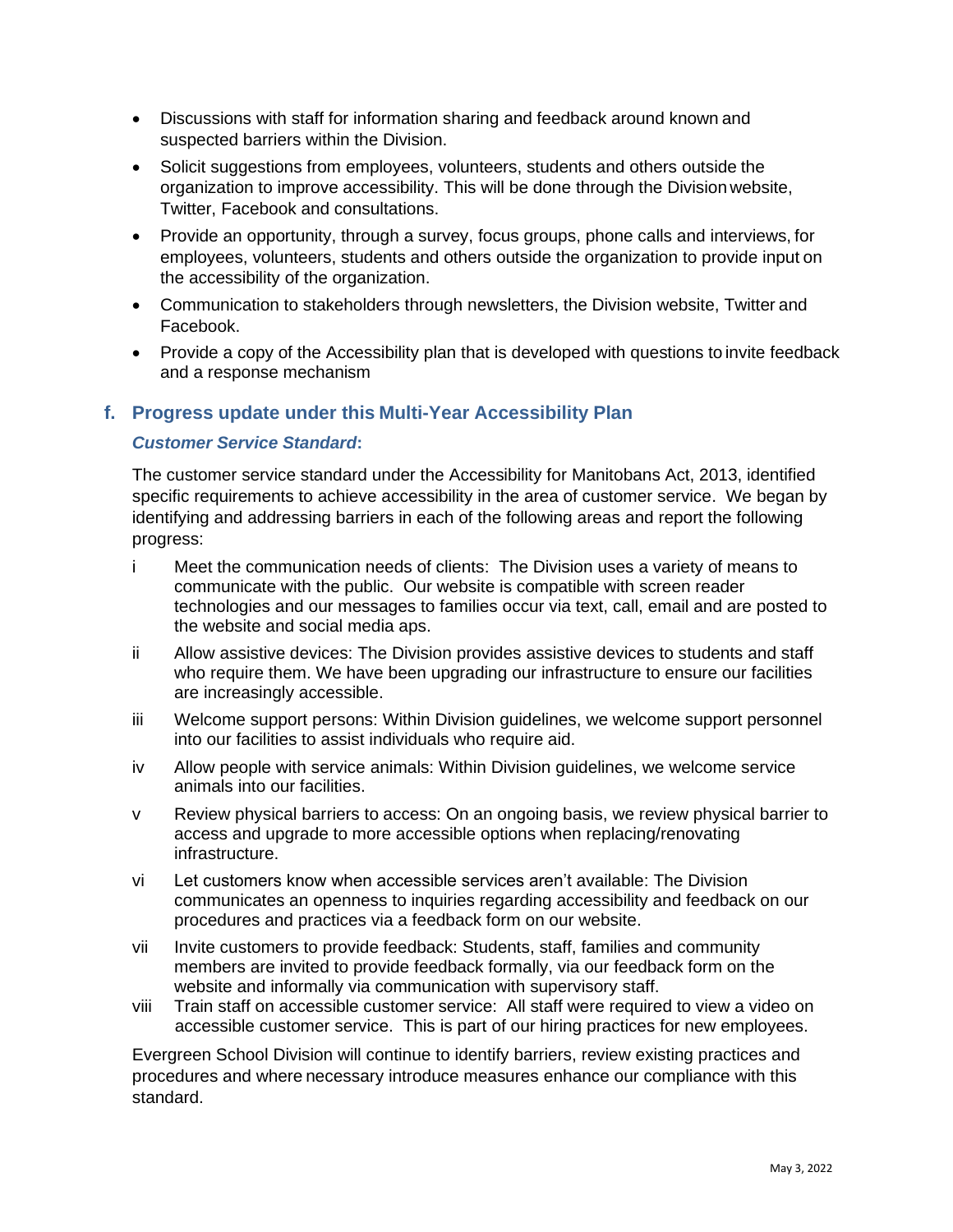#### *Standard for Employment:*

The Standard for Employment, the second standard under the Accessibility for Manitobans, enacted in 2019 aims to remove barriers that affect current and potential members of the labour force. We began by identifying and addressing barriers in the following areas:

- i Recruitment, hiring and retention: Our prospective employees are informed that we offer reasonable accommodations. Staff who require accommodations are supported with appropriate planning including modifications to the workday, environment and assignment.
- ii Workplace emergency assistance: Staff supervisors are responsible for creating workplace emergency plans for students and employees who require assistance in an emergency.

Evergreen School Division will continue to identify barriers, review existing practices and procedures and where necessary introduce measures enhance our compliance with this standard.

# **g. Reviewing and monitoring ongoing progress**

- The Accessibility Planning Committee will review progress and evaluate the effectiveness of planned barrier removal and prevention strategies.
- Further, the committee will continue to plan for improved accessibility in all standards.

#### **h. Communication of the Accessibility Plan**

The plan will be available on our School Division website at [www.esd.ca.](http://www.esd.ca/) We will work towards having the plan available in alternate formats. Questions, comments or feedback regarding Evergreen's multi-year Accessibility Plan are welcome.

Please direct any questions or comments to [info@esd.ca](mailto:info@esd.ca) or call 204-642-6260.